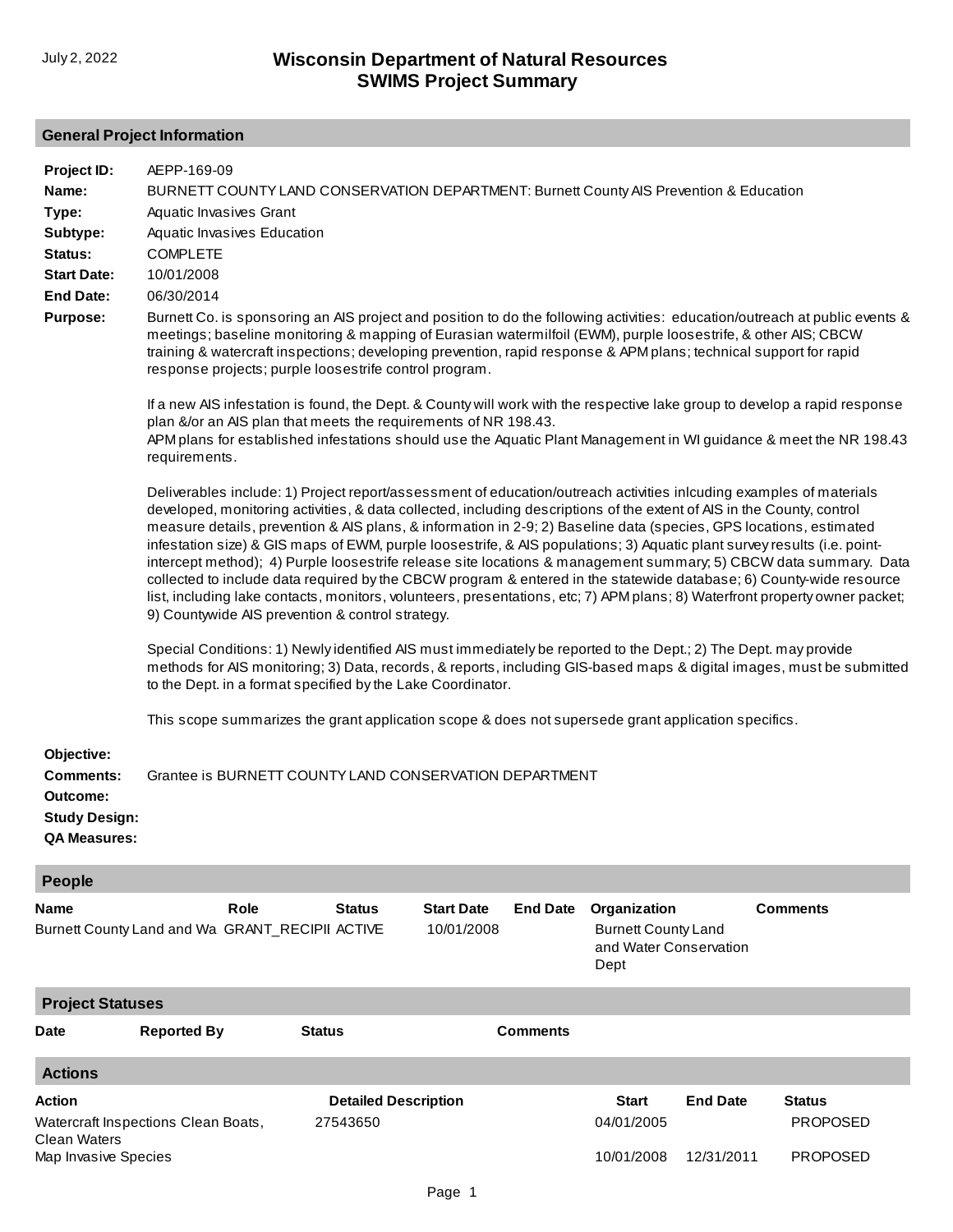| <b>Action</b><br>Train Volunteers<br><b>Grant Awarded</b><br>Information and Education<br>Informational Meetings          |                    | <b>Detailed Description</b><br>27543650<br>AEPP-169-09<br>27543650                                                                                                                                                        |                   |                                                                                                                        | <b>Start</b><br>10/01/2008<br>10/01/2008<br>10/01/2008<br>10/01/2008 | <b>End Date</b><br>12/31/2011<br>12/31/2011 | <b>Status</b><br><b>PROPOSED</b><br><b>COMPLETE</b><br><b>PROPOSED</b><br><b>PROPOSED</b> |
|---------------------------------------------------------------------------------------------------------------------------|--------------------|---------------------------------------------------------------------------------------------------------------------------------------------------------------------------------------------------------------------------|-------------------|------------------------------------------------------------------------------------------------------------------------|----------------------------------------------------------------------|---------------------------------------------|-------------------------------------------------------------------------------------------|
| <b>Monitoring Stations</b>                                                                                                |                    |                                                                                                                                                                                                                           |                   |                                                                                                                        |                                                                      |                                             |                                                                                           |
| <b>Station ID</b>                                                                                                         | <b>Name</b>        |                                                                                                                                                                                                                           |                   |                                                                                                                        | <b>Comments</b>                                                      |                                             |                                                                                           |
| <b>Assessment Units</b>                                                                                                   |                    |                                                                                                                                                                                                                           |                   |                                                                                                                        |                                                                      |                                             |                                                                                           |
| <b>WBIC</b>                                                                                                               | <b>Segment</b>     | <b>Local Name</b>                                                                                                                                                                                                         |                   |                                                                                                                        | <b>Official Name</b>                                                 |                                             |                                                                                           |
| <b>Lab Account Codes</b>                                                                                                  |                    |                                                                                                                                                                                                                           |                   |                                                                                                                        |                                                                      |                                             |                                                                                           |
| <b>Account Code</b><br>AS008<br>AS009<br>AS010                                                                            | <b>Description</b> | AQUATIC INVASIVE SPECIES (PLAN<br>AQUATIC INVASIVE SPECIES (PLAN<br>AQUATIC INVASIVE SPECIES (PLAN                                                                                                                        |                   |                                                                                                                        | <b>Start Date</b><br>01/01/1960<br>01/01/1960<br>01/01/1960          |                                             | <b>End Date</b><br>12/31/2099<br>12/31/2099<br>12/31/2099                                 |
| <b>Forms</b>                                                                                                              |                    |                                                                                                                                                                                                                           |                   |                                                                                                                        |                                                                      |                                             |                                                                                           |
| <b>Form Code</b>                                                                                                          | <b>Form Name</b>   |                                                                                                                                                                                                                           |                   |                                                                                                                        |                                                                      |                                             |                                                                                           |
| <b>Methods</b>                                                                                                            |                    |                                                                                                                                                                                                                           |                   |                                                                                                                        |                                                                      |                                             |                                                                                           |
| <b>Method Code</b>                                                                                                        |                    | <b>Description</b>                                                                                                                                                                                                        |                   |                                                                                                                        |                                                                      |                                             |                                                                                           |
| <b>Fieldwork Events</b>                                                                                                   |                    |                                                                                                                                                                                                                           |                   |                                                                                                                        |                                                                      |                                             |                                                                                           |
| <b>Start Date</b><br><b>Status</b>                                                                                        |                    | <b>Field ID</b>                                                                                                                                                                                                           | <b>Station ID</b> | <b>Station Name</b>                                                                                                    |                                                                      |                                             |                                                                                           |
| <b>Documents</b>                                                                                                          |                    |                                                                                                                                                                                                                           |                   |                                                                                                                        |                                                                      |                                             |                                                                                           |
| Title<br>2009 Beetles Spraying<br>datasheet                                                                               | <b>Description</b> | 2009 Beetles Spraying datasheet                                                                                                                                                                                           |                   | Author<br><b>Burnett County Land</b><br>& Water Conservation<br>Department                                             | <b>Published</b><br>08/13/2009                                       | <b>Comments</b>                             |                                                                                           |
| 2009 Beetles Spraying<br>datasheet                                                                                        | Report             | 2009 Big Falls, Hayward, White River, Burnett County Land 08/12/2009<br>Thornapple, and Superior Falls<br>Hydroelectric Projects, FERC Project<br>Nos. 2390, 2417, 2444, 2475, and<br>2587, Purple Loosestrife Monitoring |                   | & Water Conservation<br>Department                                                                                     |                                                                      |                                             |                                                                                           |
| 2010 AIS Final Presentation                                                                                               |                    | Presentation                                                                                                                                                                                                              |                   | Wisconsin Lakes<br>Partnerships                                                                                        | 04/24/2010                                                           |                                             |                                                                                           |
| 2010 AIS Training<br>Presentation                                                                                         |                    | Presentation                                                                                                                                                                                                              |                   | <b>Burnett County Land</b><br>& Water Conservation<br>Department                                                       | 08/26/2010                                                           |                                             |                                                                                           |
| 2011 AIS Training<br>Presentation (Modified)                                                                              |                    | <b>PRESENTATION</b>                                                                                                                                                                                                       |                   | <b>Burnett County Land</b><br>& Water Conservation<br>Department                                                       | 02/01/2011                                                           |                                             |                                                                                           |
| 2011 Clean Boats, Clean<br>Water. AIS Informal Report.<br>Grant No. AEPP-169-09.<br>2012 Landing Blitz: Burnett<br>County |                    | 2011 Clean Boats, Clean Water. AIS<br>Informal Report                                                                                                                                                                     |                   | <b>Burnett County Land</b><br>& Water Conservation<br>Department<br><b>Burnett County Land</b><br>& Water Conservation | 01/01/2011<br>12/12/2012                                             |                                             |                                                                                           |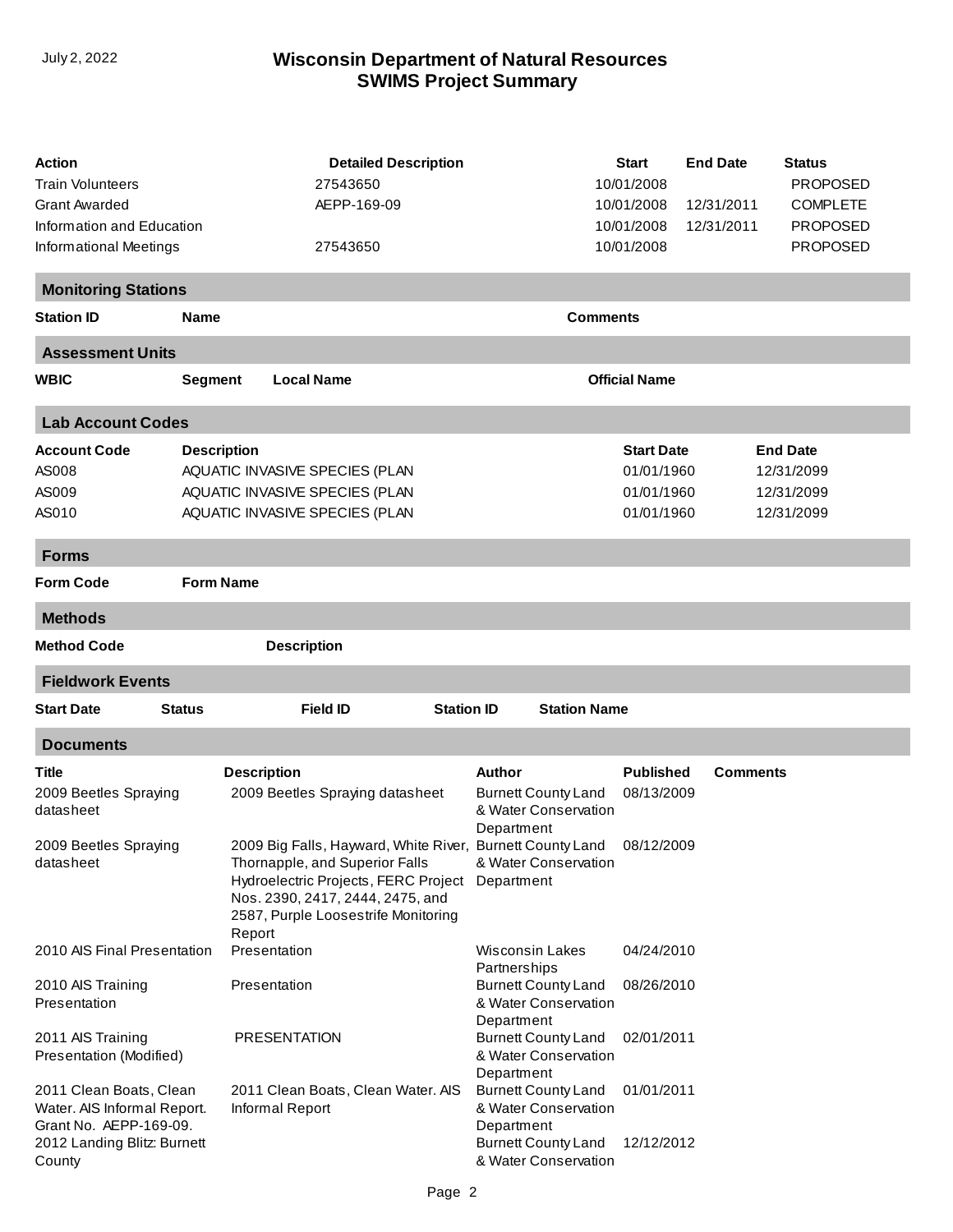| <b>Title</b>                                                                                          | <b>Description</b>                                | <b>Author</b><br>Department                                      | <b>Published</b> | <b>Comments</b> |
|-------------------------------------------------------------------------------------------------------|---------------------------------------------------|------------------------------------------------------------------|------------------|-----------------|
| 2013 Aquatic Invasive<br>Species Program. Burnett<br>County, WI. AIS Informal<br>Report. AEPP-169-09. | AIS Infromal Report                               | <b>Burnett County Land</b><br>& Water Conservation<br>Department | 01/01/2014       |                 |
| 2013 Purple Loosestrife<br><b>Field Data</b>                                                          |                                                   | <b>Burnett County Land</b><br>& Water Conservation<br>Department | 01/01/2014       |                 |
| AEPP-169-09 Extension<br>Request Letter 2010                                                          |                                                   | Dave Ferris                                                      | 07/20/2010       |                 |
| AEPP -169-09. Doctor Lake<br>Blank Fieldsheet, Entry, Boat<br>Entry                                   |                                                   | <b>Burnett County Land</b><br>& Water Conservation<br>Department | 06/04/2012       |                 |
| AEPP -169-09. Doctor Lake<br><b>Plant Survey</b>                                                      |                                                   | <b>Burnett County Land</b><br>& Water Conservation<br>Department | 07/12/2012       |                 |
| AEPP -169-09. Lipsett Lake<br>Curly Leaf Pondweed 2012<br>Plant Survey.                               |                                                   | <b>Burnett County Land</b><br>& Water Conservation<br>Department | 06/01/2012       |                 |
| AEPP-169-09 Grant Close-<br>Out Checklist                                                             |                                                   | <b>Burnett County AIS</b><br>Prevention &<br>Education           | 07/19/2010       |                 |
| AEPP-169-09 Grant<br>Payment Request 2013                                                             | <b>Grant Payment Request</b>                      | <b>Burnett County Land</b><br>& Water Conservation<br>Department | 06/27/2012       |                 |
| AEPP-169-09 Grant<br>Payment Worksheet 2013                                                           | <b>Grant Payment Worksheet</b>                    | <b>Burnett County Land</b><br>& Water Conservation<br>Department | 06/06/2012       |                 |
| AEPP-169-09. Lipsett Lake<br>2012 Plant Survey.                                                       |                                                   | <b>Burnett County Land</b><br>& Water Conservation<br>Department | 08/01/2012       |                 |
| AEPP-169-09. Lipsett Lake<br>Inflow and Outflow Data.<br>2007-2008.                                   |                                                   | <b>Burnett County Land</b><br>& Water Conservation<br>Department | 08/31/2008       |                 |
| AEPP-169-09. Little Wood<br>Lake Curly Pond Leaf<br>Survey. May 31, 2012.                             |                                                   | <b>Burnett County Land</b><br>& Water Conservation<br>Department | 05/31/2012       |                 |
| AEPP-169-09. Little Wood<br>Lake Plant Survey. July 19,<br>2012.                                      |                                                   | <b>Burnett County Land</b><br>& Water Conservation<br>Department | 07/19/2012       |                 |
| AEPP-169-09. Lower<br>McKenzie Curly Leaf<br>Pondweed Surver. June 8,<br>2013.                        |                                                   | <b>Burnett County Land</b><br>& Water Conservation<br>Department | 06/08/2013       |                 |
| AEPP-169-09. Lower<br>McKenzie Plant Survey. July<br>15, 2013.                                        |                                                   | <b>Burnett County Land</b><br>& Water Conservation<br>Department | 07/15/2013       |                 |
| AEPP-169-09. Mudhen Lake<br>Plant Survey. July 27, 2011.                                              |                                                   | <b>Burnett County Land</b><br>& Water Conservation<br>Department | 07/27/2011       |                 |
| AIS Final Presentation 2013                                                                           | <b>PRESENTATION</b>                               | <b>Wisconsin Lakes</b><br>Partnerships                           | 01/01/2013       |                 |
| AIS Kick Off Meeting Little<br>Wood Lake Presentation                                                 | <b>Burnett County AIS Prevention</b><br>Education | <b>Wisconsin Lakes</b><br>Partnerships                           | 07/31/2012       |                 |
| AIS Kick Off Meeting<br>Presentation 2009                                                             | <b>Burnett County AIS Prevention</b><br>Education | <b>Wisconsin Lakes</b><br>Partnerships                           | 07/31/2009       |                 |
| AIS Meeting Kick Off Meeting                                                                          | <b>Burnett County AIS Prevention</b>              | <b>Wisconsin Lakes</b>                                           | 07/13/2013       |                 |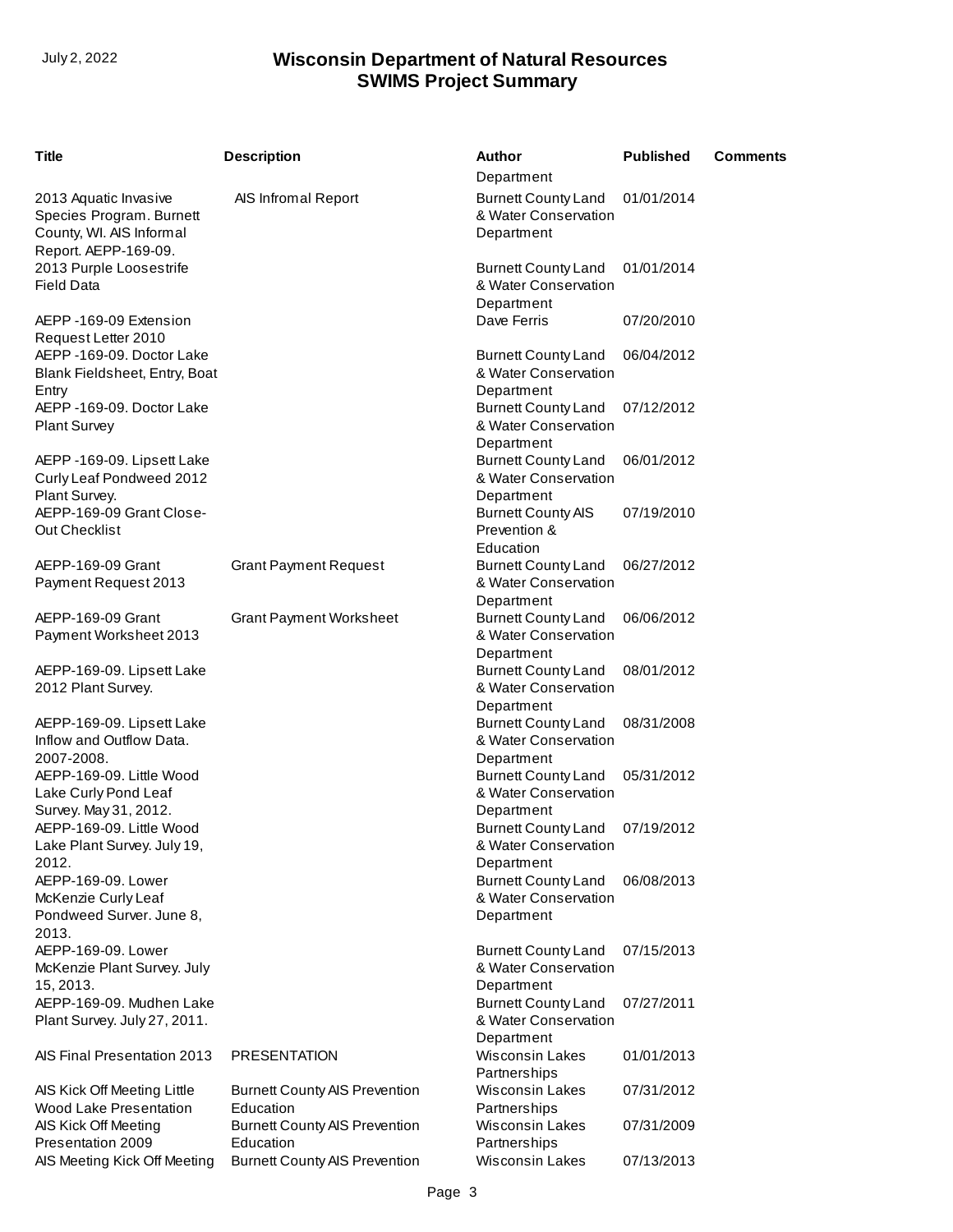2012.

| <b>Title</b>                                                                                                     | <b>Description</b>                                                                                                                                                                                                                                                                                                                                                                                                                                                                                                                                                                                                                                                                                                                                                                                                                                                                                                                                                                                                                                                                                                                                                                                                           | <b>Author</b>                                                    | <b>Published</b> | <b>Comments</b> |
|------------------------------------------------------------------------------------------------------------------|------------------------------------------------------------------------------------------------------------------------------------------------------------------------------------------------------------------------------------------------------------------------------------------------------------------------------------------------------------------------------------------------------------------------------------------------------------------------------------------------------------------------------------------------------------------------------------------------------------------------------------------------------------------------------------------------------------------------------------------------------------------------------------------------------------------------------------------------------------------------------------------------------------------------------------------------------------------------------------------------------------------------------------------------------------------------------------------------------------------------------------------------------------------------------------------------------------------------------|------------------------------------------------------------------|------------------|-----------------|
| Presentation 2013                                                                                                | Education                                                                                                                                                                                                                                                                                                                                                                                                                                                                                                                                                                                                                                                                                                                                                                                                                                                                                                                                                                                                                                                                                                                                                                                                                    | Partnerships                                                     |                  |                 |
| <b>Aquatic Invasive Species</b><br>Program: Burnett County<br>Focus for 2008. AIS Public<br>Report. AEPP-169-09. | AIS Public Report                                                                                                                                                                                                                                                                                                                                                                                                                                                                                                                                                                                                                                                                                                                                                                                                                                                                                                                                                                                                                                                                                                                                                                                                            | <b>Burnett County Land</b><br>& Water Conservation<br>Department | 09/04/2008       |                 |
| Aquatic Invasive Species in<br>WIsconsin, Presentation<br>2011.                                                  |                                                                                                                                                                                                                                                                                                                                                                                                                                                                                                                                                                                                                                                                                                                                                                                                                                                                                                                                                                                                                                                                                                                                                                                                                              | <b>Wisconsin Lakes</b><br>Partnerships                           | 02/01/2011       |                 |
| <b>Aquatic Plant Management</b><br>Plan Big Doctor Lake. June<br>24, 2013.                                       | Aquatic Plant Management Plan                                                                                                                                                                                                                                                                                                                                                                                                                                                                                                                                                                                                                                                                                                                                                                                                                                                                                                                                                                                                                                                                                                                                                                                                | <b>Burnett County Land</b><br>& Water Conservation<br>Department | 06/24/2013       |                 |
| Aquatic Plant Management<br>Plan Big and Middle<br>McKenzie Lake. Burnett<br>County, WI. July 2011               | Knowing that Eurasian water milfoil<br>(Myriophyllum spicatum) is found in<br>several lakes in Burnett and<br>Washburn County, concerned<br>members of the Middle and Big<br>McKenzie Lake Association authorized<br>an extensive assessment of Middle<br>and Big McKenzie Lake aquatic<br>macrophytes using the Wisconsin<br>Department of Natural Resources<br>statewide guidelines for conducting<br>systematic point intercept macrophyte<br>sampling. This Aquatic Plant<br>Management Plan for Middle and Big<br>McKenzie Lake presents a strategy for<br>managing aquatic plants by protecting<br>native plant populations and<br>preventing the establishment of<br>invasive species. The plan includes<br>data about the plant community,<br>watershed, and water quality, as well<br>as other non plant species. Based on<br>this data and public input, goals and<br>strategies for the sound management<br>of aquatic plants in Middle and Big<br>McKenzie Lake are presented. This<br>plan will guide the Middle and Big<br>McKenzie Lake Association, Burnett<br>County, and the Wisconsin<br>Department of Natural Resources in<br>aquatic plant management for Middle<br>and Big McKenzie Lake over the next | <b>Burnett County Land</b><br>& Water Conservation<br>Department | 07/01/2011       |                 |
| <b>Aquatic Plant Management</b><br>Plan Lipsett Lake. Burnett<br>County, WI. September<br>2009.                  | five years (from 2012 through 2017).<br>Aquatic Plant Management Plan                                                                                                                                                                                                                                                                                                                                                                                                                                                                                                                                                                                                                                                                                                                                                                                                                                                                                                                                                                                                                                                                                                                                                        | <b>Burnett County Land</b><br>& Water Conservation<br>Department | 09/01/2009       |                 |
| <b>Aquatic Plant Management</b><br>Plan. Little Wood Lake.<br>Burnett County, WI. May 12,<br>2013.               | Aquatic Plant Management Plan                                                                                                                                                                                                                                                                                                                                                                                                                                                                                                                                                                                                                                                                                                                                                                                                                                                                                                                                                                                                                                                                                                                                                                                                | Little Wood Lake<br>Association                                  | 05/12/2013       |                 |
| Aquatic Plant Management<br>Plan, Mudhen Lake<br><b>Rehabilitation District.</b><br>Burnett County, WI. May 12,  | Aquatic Plant Management Plan                                                                                                                                                                                                                                                                                                                                                                                                                                                                                                                                                                                                                                                                                                                                                                                                                                                                                                                                                                                                                                                                                                                                                                                                | <b>Burnett County Land</b><br>& Water Conservation<br>Department | 05/12/2012       |                 |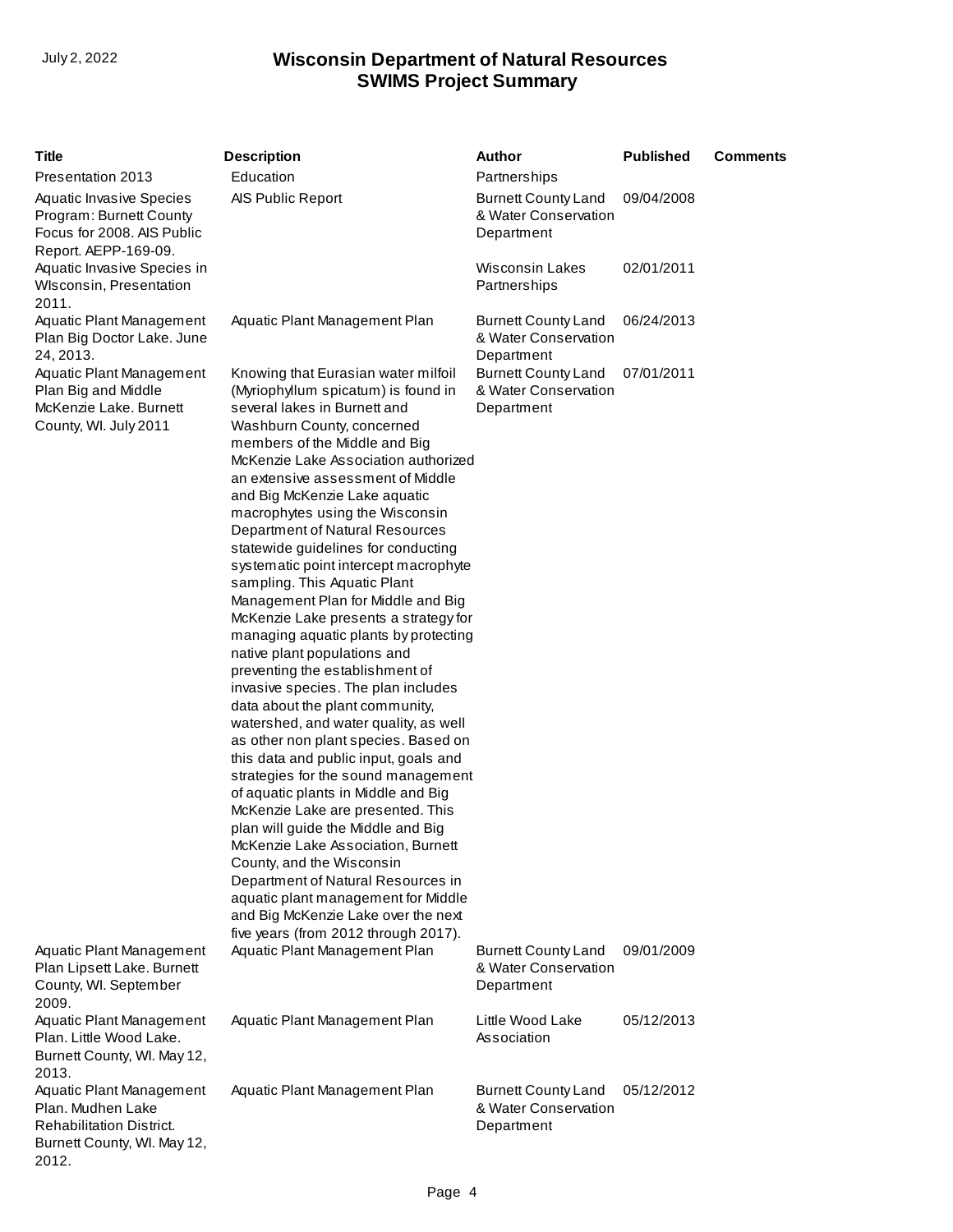| <b>Title</b>                                                                                                                                                                   | <b>Description</b>                                                               | Author                                                           | <b>Published</b> | <b>Comments</b> |
|--------------------------------------------------------------------------------------------------------------------------------------------------------------------------------|----------------------------------------------------------------------------------|------------------------------------------------------------------|------------------|-----------------|
| Aquatic plant survey of<br><b>Burnett County Boat</b><br>Landings. August 2012.<br>AEPP-169-09.                                                                                | Aquatic plant survey of Burnett County Russ Schaffenberg<br><b>Boat Landings</b> |                                                                  | 08/01/2012       |                 |
| Aquatic plant survey of<br><b>Burnett County Boat</b><br>Landings. July and August<br>2013. AEPP-169-09.                                                                       | Aquatic plant survey of Burnett County Russ Schaffenberg<br><b>Boat Landings</b> |                                                                  | 07/01/2013       |                 |
| Beetle/Purple Loosestrife<br>Project 2013: Root<br>Collection/Planting.                                                                                                        | AEPP-169-09                                                                      | <b>Burnett County Land</b><br>& Water Conservation<br>Department | 04/29/2013       |                 |
| Brad's Report To<br>Committee. Outline. Aug<br>2010.                                                                                                                           | Outline of report                                                                | <b>Brad</b>                                                      | 08/01/2010       |                 |
| <b>Burnett County Aquatic</b><br>Invasive Species Education<br>and Prevention. 2010 Clean<br>Boats, Clean Water and AIS<br>Monitoring Report. Grant No.<br>AEPP-169-09.        | 2010 Clean Boats, Clean Water and<br>AIS Monitoring Report                       | <b>Burnett County Land</b><br>& Water Conservation<br>Department | 01/01/2011       |                 |
| <b>Burnett County Aquatic</b><br><b>Invasive Species Education</b><br>and Prevention. 2011 Clean<br>Boats, Clean Water and AIS<br>Monitoring Report. Grant No.<br>AEPP-169-09. | 2011 Clean Boats, Clean Water and<br>AIS Monitoring Report                       | <b>Burnett County Land</b><br>& Water Conservation<br>Department | 01/01/2012       |                 |
| <b>Burnett County Aquatic</b><br><b>Invasive Species Education</b><br>and Prevention. 2013 Clean<br>Boats, Clean Water and AIS<br>Monitoring Report. Grant No.<br>AEPP-169-09. | 2013 Clean Boats, Clean Water and<br>AIS Monitoring Report                       | <b>Burnett County Land</b><br>& Water Conservation<br>Department | 01/01/2014       |                 |
| <b>Burnett County Aquatic</b><br>Invasive Species Education<br>and Prevention. Grant No.<br>AEPP-169-09. 2009 Clean<br>Boats, Clean Water and AIS<br><b>Monitoring Report</b>  | 2009 Clean Boats, Clean Water and<br>AIS Monitoring Report                       | <b>Burnett County Land</b><br>& Water Conservation<br>Department | 01/01/2010       |                 |
| Citizen Lake Monitoring<br><b>Network AIS Presentation</b><br>2009                                                                                                             |                                                                                  | <b>Wisconsin Lakes</b><br>Partnerships                           | 02/05/2009       |                 |
| Citizen Lake Monitoring<br><b>Network AIS Presentation</b><br>2009                                                                                                             |                                                                                  | <b>Wisconsin Lakes</b><br>Partnerships                           | 06/09/2009       |                 |
| Clean Boats, Clean Water<br>Training Sign-In Sheet. Big<br>Doctors Lake. June 24,<br>2013.                                                                                     | CBCW training sign-in sheet                                                      | Mike Wampfler                                                    | 06/24/2013       |                 |
| Clean Boats, Clean Water<br>Training Sign-In Sheet.<br>Crooked Lake. June 22,<br>2013.                                                                                         | CBCW training sign-in sheet                                                      | Mike Wampfler                                                    | 06/22/2013       |                 |
| Clean Boats, Clean Water<br>Training Sign-In Sheet.<br>Lipsett Lake. May 18, 2013.                                                                                             | CBCW training sign-in sheet                                                      | Michael Wampfler                                                 | 05/18/2013       |                 |
| Clean Boats, Clean Water<br>Training Sign-In Sheet.                                                                                                                            | CBCW training sign-in sheet                                                      | Matt Wood                                                        | 05/23/2013       |                 |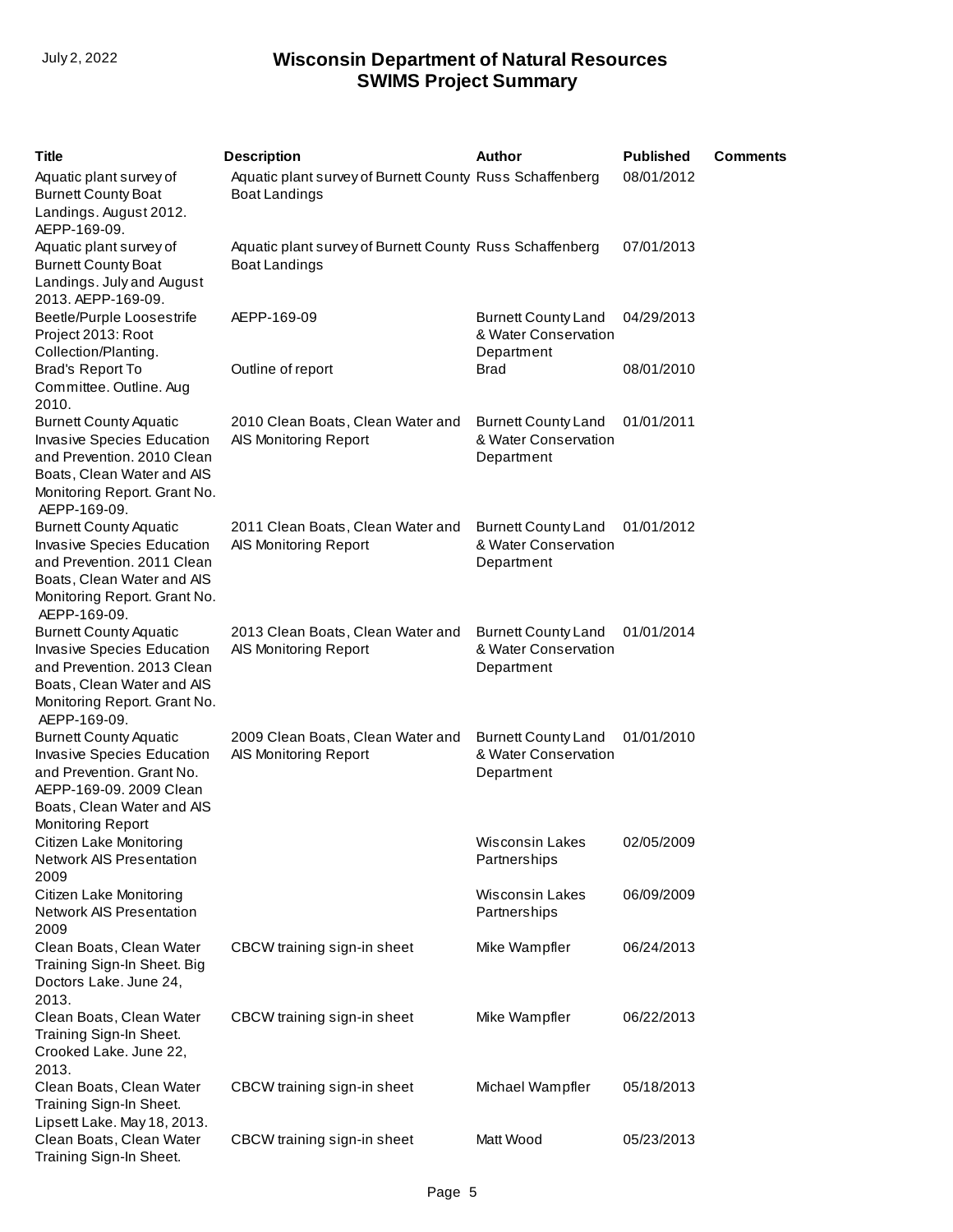| Title                                                                                                                         | <b>Description</b>                                                                                            | Author                                                           | <b>Published</b> | <b>Comments</b> |
|-------------------------------------------------------------------------------------------------------------------------------|---------------------------------------------------------------------------------------------------------------|------------------------------------------------------------------|------------------|-----------------|
| Lipsett Lake. May 23, 2013.<br>Clean Boats, Clean Water                                                                       | CBCW training sign-in sheet                                                                                   | Mike Wampfler                                                    | 06/01/2013       |                 |
| Training Sign-In Sheet. Little<br>Wood Lake. June 1, 2013.                                                                    |                                                                                                               |                                                                  |                  |                 |
| Clean Boats, Clean Water<br>Training Sign-In Sheet.<br>Mudhen Lake. Jue 2, 2012.                                              | CBCW training sign-in sheet                                                                                   | Mike Wampfler                                                    | 06/01/2012       |                 |
| Clean Boats, Clean Water<br>Training Sign-In Sheet.                                                                           | CBCW training sign-in                                                                                         | Mike Wampfier                                                    | 06/23/2012       |                 |
| Round Lake. June 23, 2012.<br>Clean Boats, Clean Waters<br>Workshop Registration<br>Forms. Big Doctor Lake.<br>June 29, 2013. | CBCW workshop registration forms                                                                              | Mike Wampfler                                                    | 06/29/2013       |                 |
| Clean Boats, Clean Waters<br><b>Workshop Registration</b><br>Forms. Big Doctor Lake.<br>June 29, 2013.                        | CBCW workshop registration forms                                                                              | Mike Wampfler                                                    | 06/29/2013       |                 |
| Clean Boats, Clean Waters:<br>Watercraft Inspection<br>Program" Presentation<br>2011.                                         | <b>BURNETT COUNTY LAND</b><br><b>CONSERVATION DEPARTMENT:</b><br>Burnett County AIS Prevention &<br>Education | <b>Wisconsin Lakes</b><br>Partnerships                           | 02/01/2011       |                 |
| Email Correspondence:<br>AEPP-169-09 Burnett<br><b>County Grant</b>                                                           |                                                                                                               | Kris Larsen                                                      | 05/25/2010       |                 |
| Email Correspondence:<br>AEPP-169-09 Payment                                                                                  |                                                                                                               | Kris Larsen                                                      | 06/11/2010       |                 |
| Email Correspondence:<br>AEPP-169-09 Time<br>Extension                                                                        |                                                                                                               | Kris Larsen                                                      | 07/20/2010       |                 |
| <b>Grant Time Period</b><br>Extension AEPP-169-09                                                                             |                                                                                                               | Kris Larsen                                                      | 07/20/2010       |                 |
| Informal Report: The Burnett<br>County Aquatic Invasive<br>Species Program: 2009<br>Recap                                     | informal AIS report                                                                                           | <b>Burnett County Land</b><br>& Water Conservation<br>Department | 03/01/2009       |                 |
| Initial APM Meeting<br>Presentation                                                                                           | <b>PRESENTATION</b>                                                                                           | <b>Wisconsin Lakes</b><br>Partnerships                           | 07/24/2009       |                 |
| Lakelines Newsletter. Fall<br>2009.                                                                                           | Lakelines Newsletter                                                                                          | <b>Burnett County Land</b><br>& Water Conservation<br>Department | 09/01/2009       |                 |
| Lakelines Newsletter, Fall<br>2010.                                                                                           | Lakelines Newsletter.                                                                                         | <b>Burnett County Land</b><br>& Water Conservation<br>Department | 09/01/2010       |                 |
| Lakelines Newsletter. Fall<br>2011.                                                                                           | Lakelines Newsletter.                                                                                         | <b>Burnett County Land</b><br>& Water Conservation<br>Department | 09/01/2011       |                 |
| Lakelines Newsletter. Fall<br>2012.                                                                                           | Lakelines Newsletter.                                                                                         | <b>Burnett County Land</b><br>& Water Conservation<br>Department | 09/01/2012       |                 |
| Lakelines Newsletter.<br><b>Spring 2008.</b>                                                                                  | Lakelines Newsletter                                                                                          | <b>Burnett County Land</b><br>& Water Conservation<br>Department | 04/01/2008       |                 |
| Lakelines Newsletter.<br><b>Spring 2009.</b>                                                                                  | Lakelines Newsletter.                                                                                         | <b>Burnett County Land</b><br>& Water Conservation<br>Department | 04/01/2009       |                 |
| Lakelines Newsletter.                                                                                                         | Lakelines Newsletter.                                                                                         | <b>Burnett County Land</b>                                       | 04/01/2010       |                 |